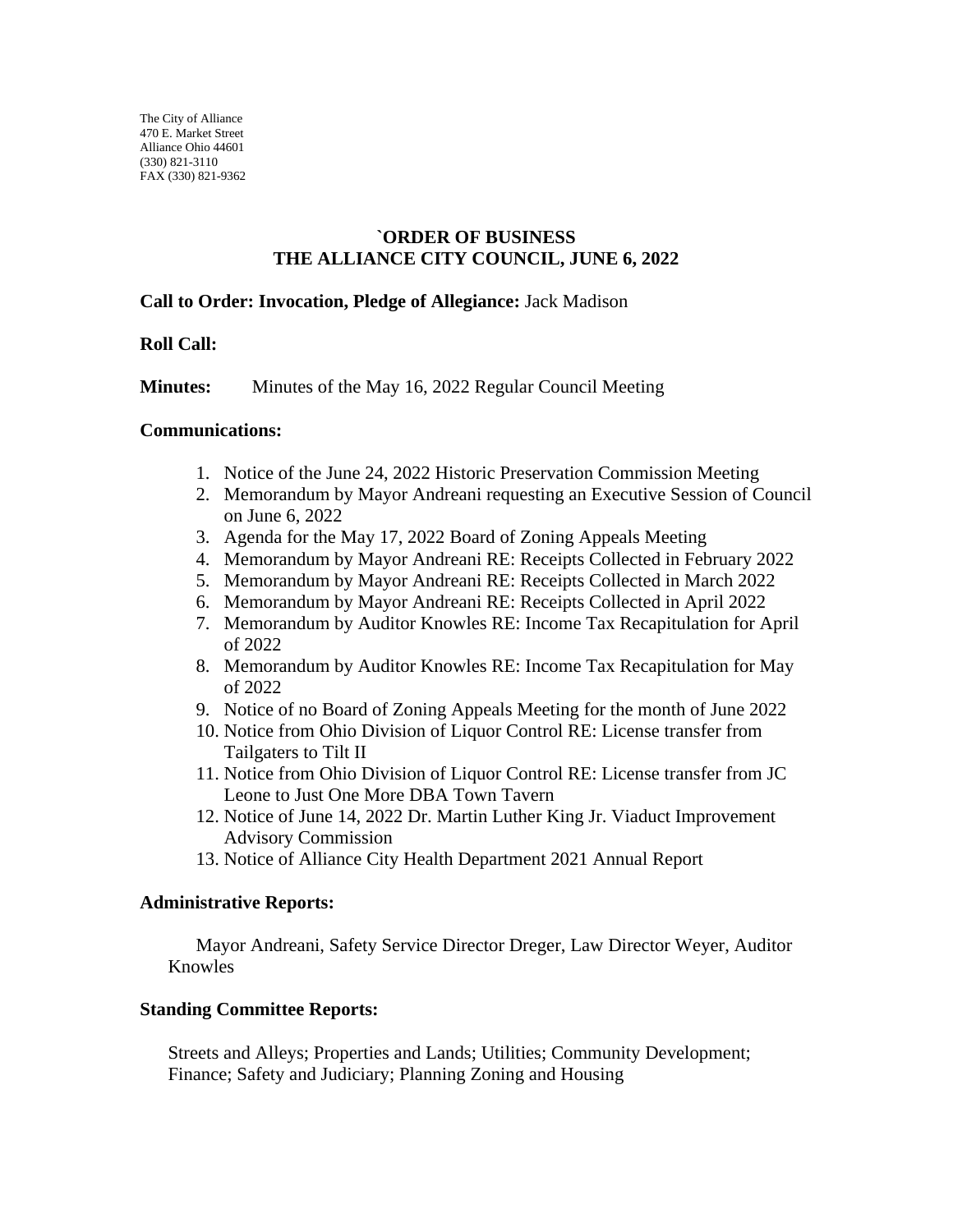## **Public Comments:**

#### **Third Readings:** None

### **Second Readings:**

**Ordinance 035-22:** Introduced by Mastroianni: An Ordinance accepting and approving the replat of all of lots 4011, 4012, 4013 and 4014 and part of lots 4003 and 11681 located in the 1300 block of South Seneca Avenue in the City of Alliance, County of Stark, and State of Ohio.

## **New Business:**

**Ordinance 039-22:** Introduced by Edwards : An Ordinance authorizing and directing the Director of Public Safety and Service to enter into contracts for the purpose of purchasing a new truck and components through the cooperative purchasing programs of the State of Ohio or to advertise for bids and enter into contracts with other vendors at the lowest and best price, but for a cost not to exceed \$34,000 in any case, and declaring an emergency.

**Ordinance 040-22:** Introduced by Edwards: An Ordinance establishing rates for residential garbage collection for July 1, 2022 through June 30, 2023, and declaring an emergency.

**Ordinance 041-022:** Introduced by Council as a Whole: An Ordinance appropriating funds and authorizing and directing the Director of Public Safety and Service to purchase materials and pay utility charges and provide additional City services for the relocation of utilities as part of the demolition and new construction at the site of the current Carnation Mall, at a cost not to exceed \$250,000.00; and declaring an emergency.

**Ordinance 042-022:** Introduced by Council as a Whole: An Ordinance declaring the improvement to certain parcels of real property in the City to be a public purpose and exempt from taxation; providing for the collection and deposit of service payments and specifying the purpose for which those service payments may be expended; and authorizing compensation payments to the Marlington Local School District.

**Ordinance 043-022:** Introduced by Council as a Whole: An Ordinance approving the execution and delivery of a development agreement with Meijer Stores Limited Partnership, approving certain payments to Meijer Stores Limited Partnership, and declaring an emergency.

# **Old Business:**

**Ordinance 86-21S:** Introduced by Council as a Whole: An Ordinance affirming the conditions as set forth in Ordinances 23-20 and 37-20; and declaring an emergency.

**Ordinance 80-20:** Introduced by Bugara: An Ordinance vacating all of a twenty (20) foot alley bounded on the North by Prospect Street; bounded on the South by part of a a 13102 in the City of Alliance, County of Stark and State of Ohio.